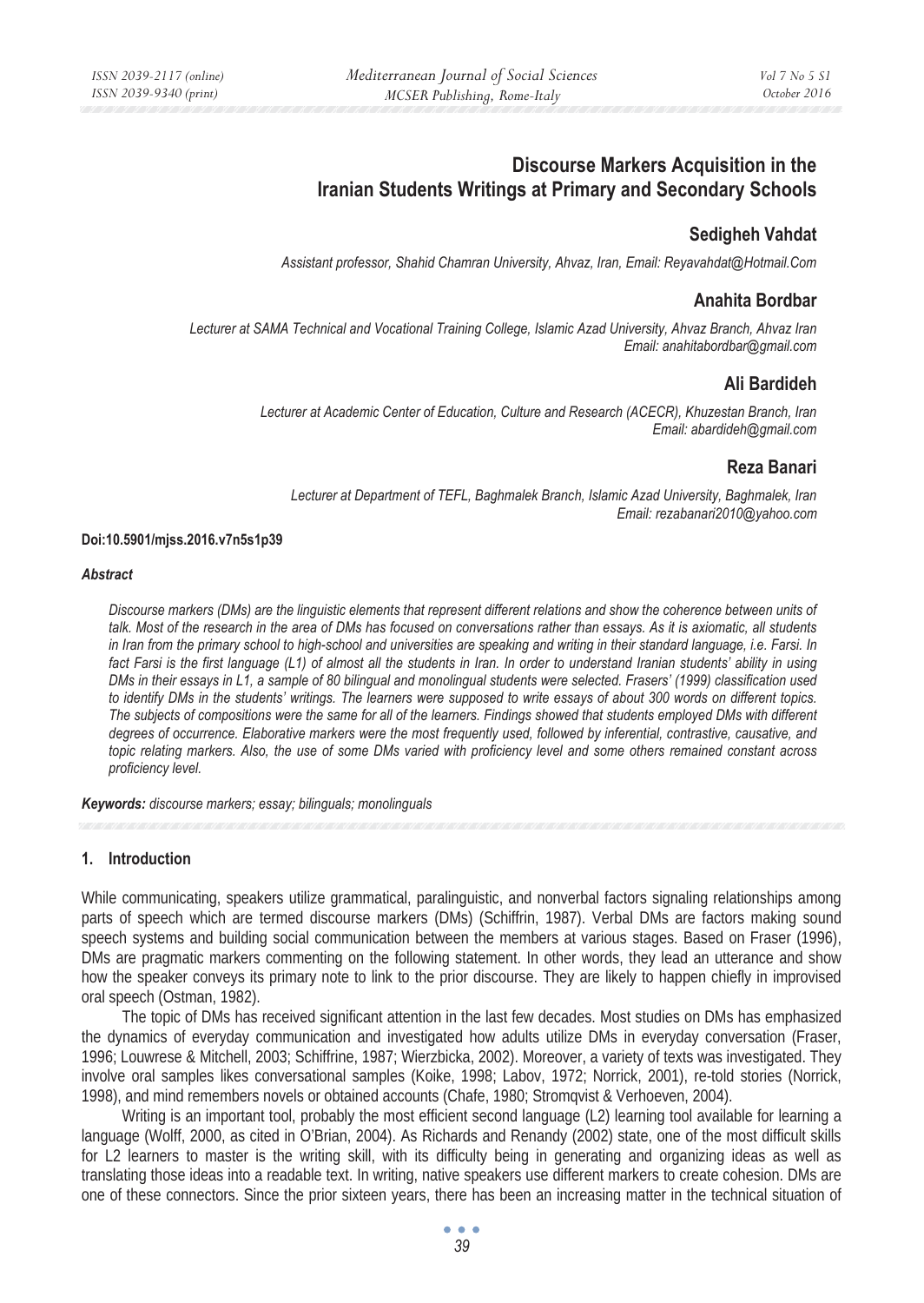DMs, concentrating on what they are, what they intend, and what purposes they play in documents. Based on Fraser (1999), DMs are connections, adverbs, and prepositional expressions joining two clauses or sentences to each other. Redeker (1991) said that DMs link adjoining decisions as well as the current statement with its urgent context.

Discourse analysis covers many sub-branches such as oral, written, and oral face-to-face discourse. Compositions or essays are types of discourse with their own structural conventions and interactional relevance. The area of writing and its connection with DMs is a neglected and understudied area in the field of discourse analysis. The concept of DMs has been mostly studied in the oral conversations like narratives. A few studies have demonstrated that DMs have contrasting functions in narratives in comparison with conversations. For instance, Norrick (2001) argued that DMs play individual, organizational purposes in oral stories. These happen because of the different structural and persistent practices of oral narratives which are pretty separated from the turn-by-turn change in spoken communication.

Koike (1996), within the interpretation of personal action narrations of eight Spanish lecturers, reported that when expressions function as DMs in oral stories, they can take on special functions and meanings. Moreover, Koike claimed that the multi-functional ability of the adverbial marker helps the listener in processing information, which, in turn, contributes to the overall success of the oral narrative. Looking at the DMs from the viewpoint of essay or composition writing, various studies have been conducted (Connor, 1984; Field & Yip, 1992; Karasi, 1994; Norment, 1994; Johnson, 1992; Steffensen and Intraprawat, 1995; Cheng and Steffensen, 1996). As an instance, Connor (1984) analyzed six articles written by English native and ESL pupils following Halliday and Hasan's (1976) structure. Field and Yip (1992) examined 67 pupils from Hong Kong with 29 Australian scholars regarding writing a contentious article. Johnson (1992) investigated 20 informative articles in Malay, twenty articles in English by the identical team of Malay pupils, and twenty articles in English by native talkers. Karasi (1994) investigated 135 expository articles by Singaporean secondary scholars. Norment (1994) scrutinized thirty Chinese scholars communicating in Chinese and English on both descriptive and historical issues following Halliday and Hasan's (1976) structure. Intraprawat and Steffensen (1995) examined the DMs in powerful articles by ESL university scholars. Eventually, Steffensen and Cheng (1996) examined texts of scholars who worked on the propositional content of their articles and were prepared to utilize a process plan, and scholars who concentrated on the pragmatic functions of DMs by enjoying direct teaching of DMs.

The overall outcomes of these investigations have exposed that during conjuncts were used, the lexical attachment was employed to some extent by native lecturers (Johns, 1984). Furthermore, it has been discovered that non-native pupils of English applied more connections related to Australian seniors, and they usually put all coincidences at the onset of the statement (Field & Yip, 1992). Besides, it has been exposed that there is a contrast among text types regarding the application of cohesive materials (Norment, 1994). Also, the variations among articles that got good grades and articles that got lower grades have been determined to be linked to the number of words, T-units, and density of DMs (Intraprawat & Steffensen, 1995). Ultimately, it has been shown that pupils are getting direct guidance on DMs handled them more efficiently, converted to more sensitive to their readers' requirements, and, so, made global adjustments that developed their documents (Steffensen & Cheng, 1996).

Jalilifar (2008), following to Fraser's (1999) DMs taxonomy, tried DMs in identifying stories of ninety junior and senior Iranian EFL pupils. Conclusions confirmed that elaborative markers were the most commonly used, followed by probable, contrastive, causative, and material relating markers. A direct and positive correlation was further observed within the quality of the articles and the number of DMs employed. Using an eight-million-word corpus of fiction, news, and academic talked and written English, Bell (2010) examined the contrastive DMs of 'nevertheless,' 'yet,' and 'still.' The sequences reported that these markers involved a clone of scope with 'nevertheless' having the most restricted range and while 'yet' having the most range. Variability of scope, according to Bell (2010), refers to "the extent to which a marker instructs the hearer/analyst to search the previous discourse or even go beyond the discourse to search their encyclopedic knowledge for a potential effect".

To provide insight into the use different types of DMs, based on the subcategory of Fraser's (1999) taxonomy, in the writings of Persian-speaking students at different proficiency levels, the present study addresses the following research questions:

- 1) What is the frequency of DMs in the writings of Iranian students?
- 2) Is there any obvious contrast in the frequency of DMs and students' proficiency level?

### **2. Technical Structure of the Research**

This research made based on Fraser's (1999) DMs taxonomy classifications. The purpose of choosing this taxonomy, as exposed to comparable taxonomies, was that this structure is principally utilized for the analysis of written discussion and assumed to be the most extensive analysis of written speech. Based on Fraser (1999), DMs are practical forms and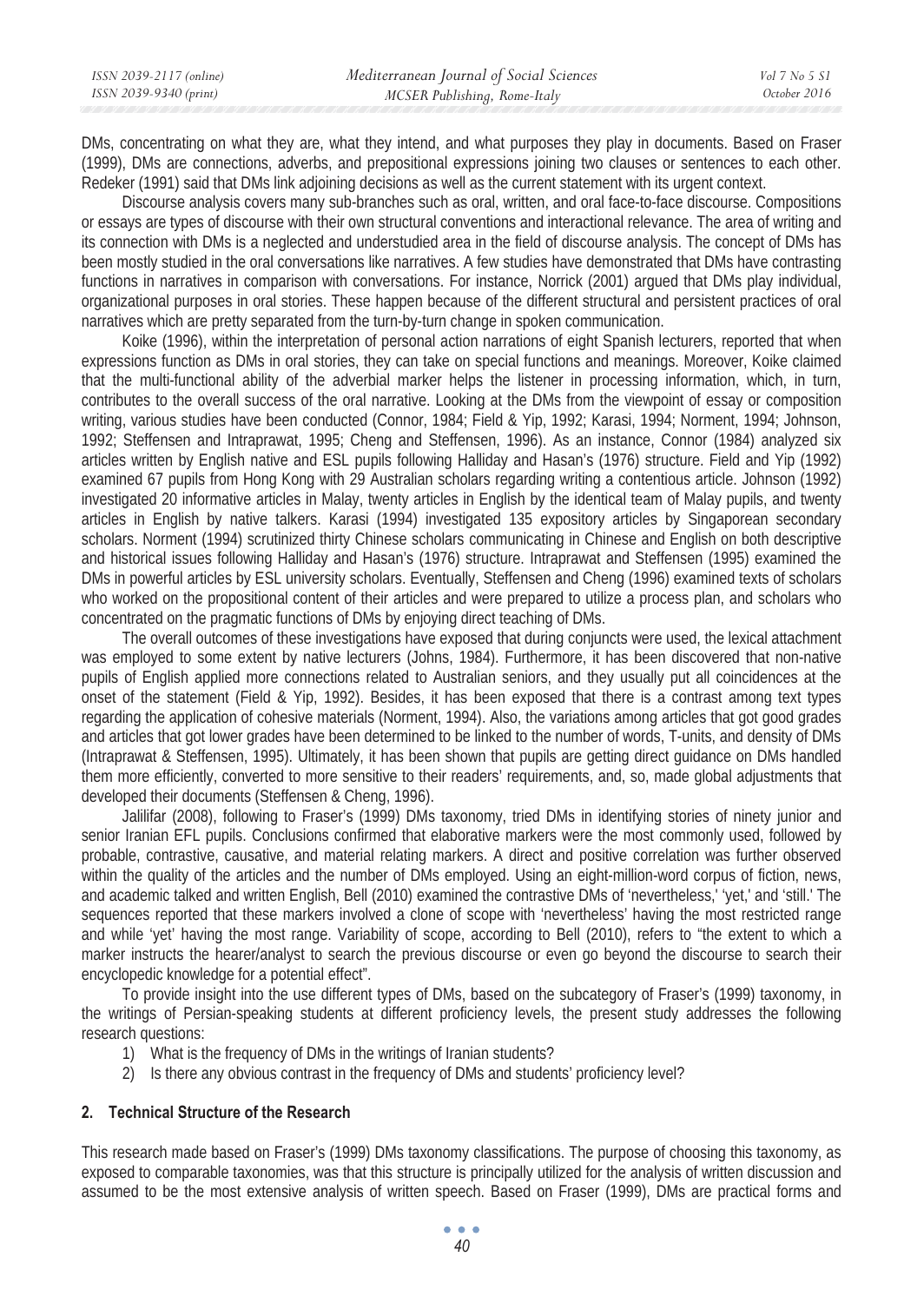lexical phrases that drawn originally from the syntactic types of connections, adverbials, and prepositional expressions. Fraser's (1999) taxonomy comprises six principal subcategories. These subclasses are displayed beneath:

Conclusive, Reason, Elaborative Contrastive, Inferential, and Exemplifiers.

### **3. Methodology**

#### *3.1 Partners*

The first sample includes 80 Iranian native students speaking Farsi as standard language. They were at different proficiency level, i.e. 35 were primary school students and 45 were secondary school students. The students were randomly selected from two female primary and secondary schools who were within age range of 9 to 13. They took part in this study with the aim of an essay writing course from two primary and secondary schools in Ahvaz, Iran. The participants had all passed pre-requisite grammar courses in paragraph writing in their own native language. Since different proficiency levels were the aim of this study, there was no need to homogenize the learners.

### *3.2 Materials and device*

The elements employed in this research involves essays written by the partners of the research. Completely, the scholars wrote an essay on the following topic:

Write about one of your memorable memories in your life?

The participants were supposed to write in their L1, that is, Farsi.

### *3.3 Procedure*

As it is common in Iran, all the students are taught writing in their native language from grade 1 of the primary school. The writing course started with writing simple sentences from the first grade and continued with writing paragraphs in the next grades including secondary and high-school levels. In fact, almost all students within the age range of 8 to 18 learn to write paragraphs from simple descriptive writings in lower grades to argumentative writings in higher grades. Having randomly selected learners from different classrooms in terms of proficiency level, the researchers presented the topic of writing to all the participants in their own schools. The reason was that the researcher could control for the testing environment facet as one of the facets that can affect learners' performance (Backman, 2007). If the place of testing or assessment be familiar to the students, then they feel comfortable and this can prevent them from expressing anxiety and stress. Another point worth mentioning is the variable of gender. The researcher decided to choose single-sex students, i.e. all-female students, in order to control the variable of gender.

Following, each partner was expected to write articles of within 200- 300 words regarding the selected issue. Next, the recorded articles were gathered, examined, and investigated according to the decided pattern. This manner took about 45 minutes.

The essays were reviewed by one of the researchers in this investigation concerning two features. Head, the DMs employed in the articles were recorded for next examination. Moreover, the articles were arranged on their quality. To assure the authenticity of the review, 25 percent of the articles were marked by another researcher in the existing research as well as an expert high-school instructor. Next, the inter-rater loyalty was estimated by Cronbach's Alpha code. The obtained loyalty ratio was 0.76, which is an adequate loyalty range.

#### *3.4 Data analysis*

The frequency of the overall DMs applied in each proficiency stage determined to answer the initial issue regarding the repetition of the DMs use. Then, the repetitions were transformed to rates to have a precise figure of the individual DMs use in each ability stage. Next, the DMs categorized with respect to the class of the cohesive means they related to them. This time the average rates of the DMs use relating to various classes determined. It enabled the researchers to statistically analyze the performance of various kinds of DMs across various skill stages. Eventually, to examine the application of these classes across the 2 proficiency levels, the Chi-square analysis was used.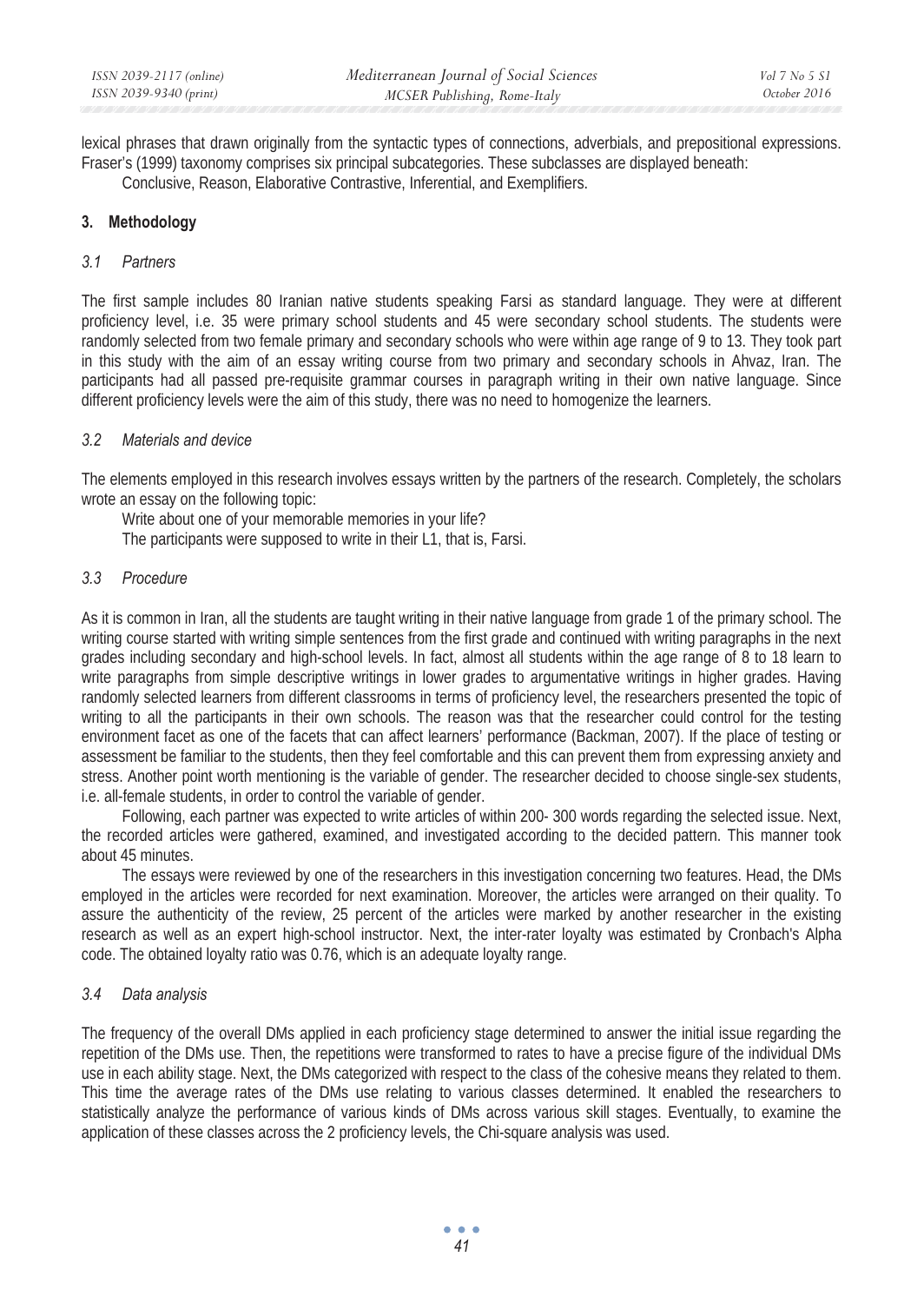#### **4. Results**

#### *4.1 Overall use of individual DMs in essays*

As discussed earlier, the number of unique DMs employed in the 2 article classes recorded and converted to repetitions. Table 1 introduces the frequency and percentage of DMs in the compositions written in L1 by Iranian learners.

**Table 1.** Repetitions and the rates of the individual DMs application on the entire essays.

| <b>DMs</b> | Reason | <b>Flaborative</b> | Contrastive | Inferential | Exemplifiers |
|------------|--------|--------------------|-------------|-------------|--------------|
| Frequency  | 178    | 823                | 96          |             | 138          |
| Percentage | 10%    | 7%                 | 5%          | 24%         | 8%           |

Around 1754 events of various kinds of DM models were discovered in the whole essays without considering the proficiency level. Overall, from the total 6 different forms of DMs, the repetitions and rates of elaborative DMs was more than other kinds of DMs (47%). Moreover, it can be observed that the overall frequency of the application of conclusive and contrastive markers are equal in frequency (6%), which are the lowest types of DMS. Regarding the rank order of the use of individual DMs, inferential and exemplifiers followed elaborative DMs.

#### *4.2 Use of various kinds of DMs across proficiency level*

Scrutinizing of different types of DMs and their distribution in the writings of students at different proficiency levels, the researcher collected the following data.

**Table 2.** Repetitions and the rates of the individual DMs application in terms of levels.

| <b>DMs</b> | Conclusive Reason |             |   | Elaborative |        | Contrastive |    | Inferential |     | <b>Exemplifiers</b> |      |
|------------|-------------------|-------------|---|-------------|--------|-------------|----|-------------|-----|---------------------|------|
| Levels     |                   |             | н |             |        |             |    |             |     |                     |      |
| Frequency  |                   | 69 69 109   |   | 504         | 319    | 41          | 55 | 198         | ንን5 | 36                  | 102. |
| Percent    |                   | 2% 4% 4% 6% |   | 29%         | 18% 2% |             | 3% | 11%         | 13% | 2%                  | 6%   |

As represented in the table, elaborative discourse marker is higher in frequency among low level students' writing in comparison with higher level ones. The two DMs used with the lowest frequency among low level students were conclusive (27) and exemplifiers (36), respectively.

This research also attempted to investigate whether there are differences in using DMs between two groups of learners across proficiency levels. In so doing, Chi-square test was used. Table 3 shows students' use of DMs in two groups.

**Table 3.** Primary and Secondary Students Use of Discourse Markers

|                          | Discourse Markers |
|--------------------------|-------------------|
| Primary level students   | 875 (49.89%)      |
| Secondary level students | 879 (50.11%)      |
| Total                    | 1754              |

The total amount of DMs was 1754 in students' writing. Out of 1754 DMs, a total of 875 (49.89%) were used by primary level students, and 879 (50.11%) were used by secondary level students (see Table 3). A comparison between primary and secondary level students showed that there was a few contrast among the two classes. In order to see whether the difference is significant, a chi-square test was used (see Table 4).

#### **Table 4.** Results of Chi square

|             | <b>Discourse Markers</b> |
|-------------|--------------------------|
| Chi-Square  | ∩∩Qa                     |
|             |                          |
| Asymp. Sig. |                          |

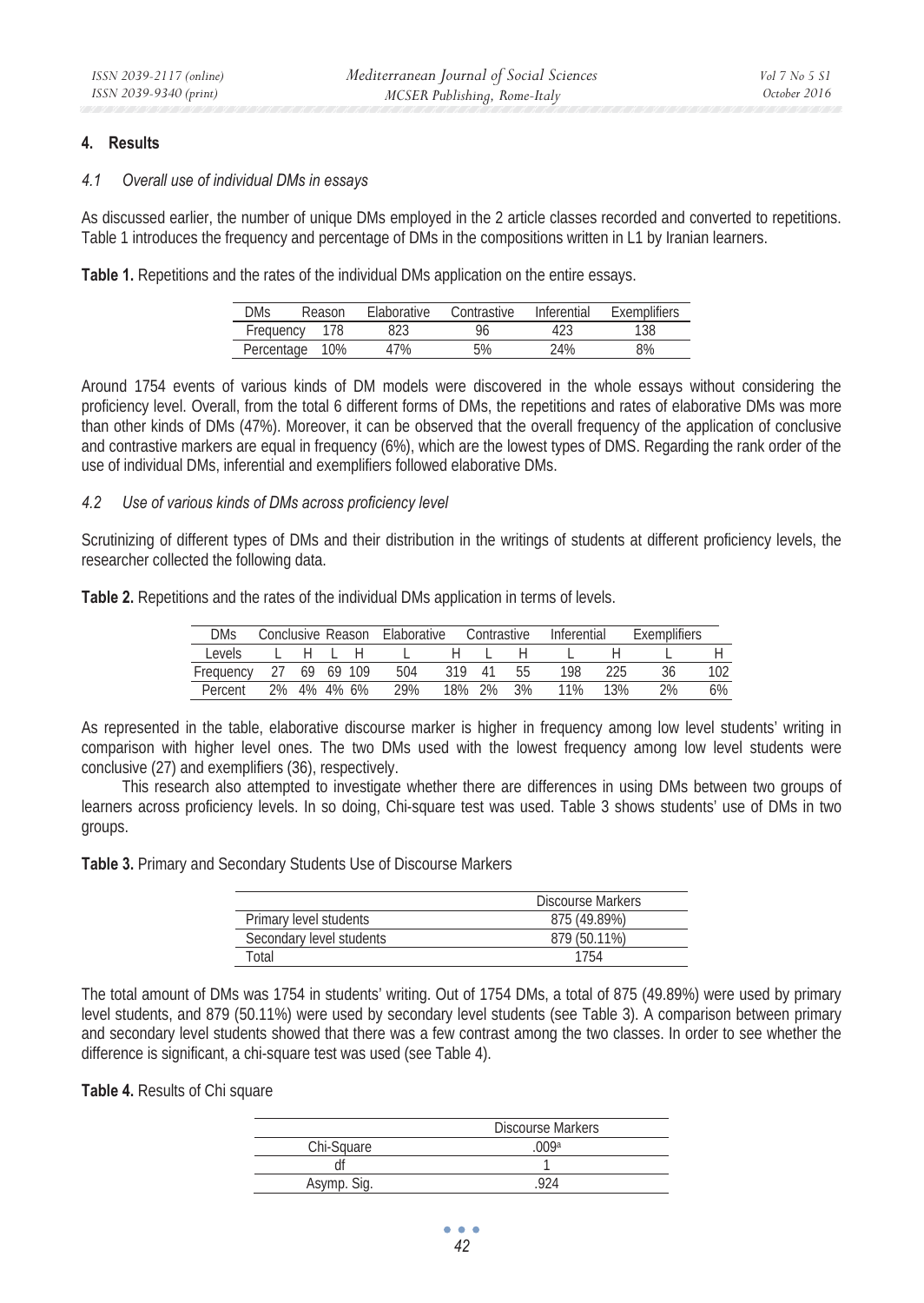As revealed in the table above, there is no significant difference between the two groups regarding the use of DMs,  $\chi^2$  = 0.009, df=1, *p* =0.924. Since the significant level is more than 0.05, the null hypothesis is accepted. It can be concluded that the primary and secondary level students use DMs to the same extent. This difference is illustrated in figure 1.



**Figure 1.** Use of discourse markers by groups

### **5. Conclusion**

The present study tried to investigate the rate and frequency of different types of DMs in the compositions written by Iranian primary and secondary school students. Moreover, this research wanted to survey existence of any differences between students' use of DMs in their writings composed in L1 across proficiency level. To this end, DMs used in the writings of Iranian student across proficiency level analyzed.

The conclusions of the research presented that elaborative DMs were the most repetitive employed DMs in both categories' texts. The percentage and ratio of these markers application (47%) turned out to be much larger than those of the other ones. These findings are in agreement with those of other investigations revealing that elaborative DMs are the most commonly employed DMs (Jalilifar, 2008; Johnson,1992). It might mean that the use of elaborative DMs is more intimately linked to high proficiency level rather than low one. A close look at the students' essays represented that the most frequently employed elaborative DMs in both groups' texts were 'also' and 'and' in comparison with 'or' and 'moreover'.

The reason for the extensive coverage of elaborative markers may also be due to the fact that both groups intended to explain or elaborate their own ideas in general. The findings may also implicitly show that when Iranian pupils want to write about a topic, they try to include a large amount of ideas preferably than developing on and presenting specific ideas. It deduced to applying more elaborative DMs than the other kinds.

The findings are further in accordance with the analysis by Zhang (2000), Chang (2000), and Martinez (2004). They surveyed the application of DMs in different types of writings including expository and argumentative texts. For example, Chang (2000) investigated of cohesion represented more applied of additive markers like 'besides', 'in addition' and 'also'. The difference between the present study and that of Chang can be the language. That is, while the present study tried to investigate DMs in Iranian texts written in students' L1, Chang studied the use of cohesive marks by English as a foreign language (EFL) students. Essentially Murray (1990) disputed, it is further expedient that EFL pupils' widespread application of elaborative labels is because they are disclosed to such markers in their original language and in English articles or books that they studied.

One related study that has been done in the context of Iran on participants' L1 is Mehrabi Sari's (2014) study. This research has been done in oral discourse rather than written one. Also, one difference between the present study and the so-called study is the variables. That is, this study's main variable is proficiency level; however, Mehrabi Sari's (2014) main variable is age. Mehrabi Sari examined age and its moderating effects on the use of various DMs among pre-school children. The participants of Mehrabi Sari's study were fifteen male and female Iranian monolingual children. The researcher divided them into three age groups. The results showed that the functions of DMs within the oral narrative context did not follow theoretical meaning and usual discourse functions in other contexts. The functions of these markers were just helping the continuance of the narrative procedure. The results showed that the frequency of some DMs changes with age and some others remain without change. In addition, the genre has a direct effect on the type of DM produced. Overall, children behave in a different manner when they are asked to retell a story, as opposed to the time